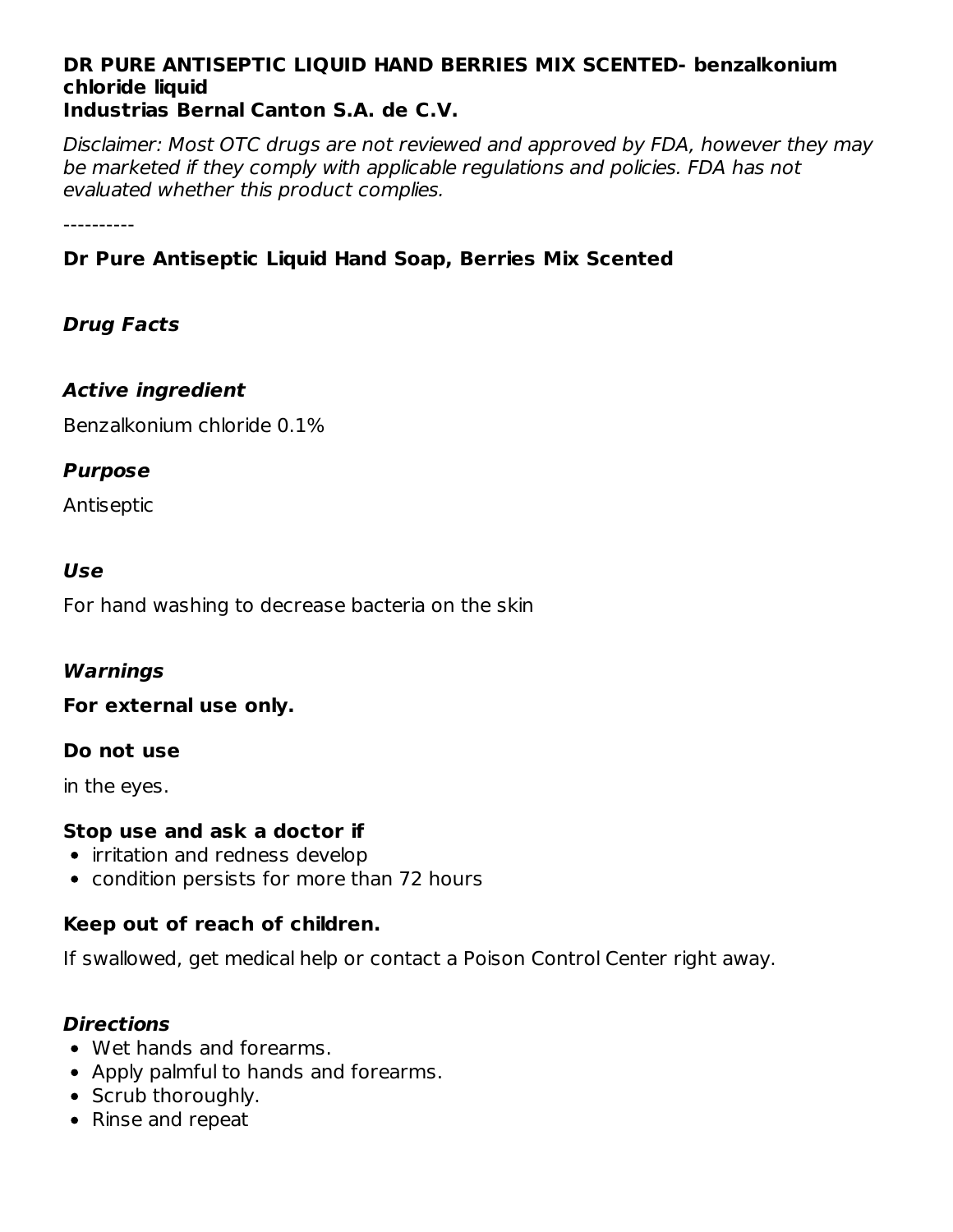#### **Inactive ingredients**

Water, Sodium Lauryl Sulfate, Sodium Chloride, Cocamidopropyl Betaine, DMDM Hydantoin, Glycerol, Aloe Barbadensis Leaf Juice Extract, Fragrance, Color Red No. 40 (CI 16035), Red No. 3 (CI 45430) and Yellow No. 5 (CI 19140).

#### **Package Labeling:**

The unique formula of Dr. Pure True Sanitizer liquid hand soap combines antiseptic protection with moisturizers and leaves your hands feeling soft and protected. / La fórmula única del jabón líquido para manos Dr. Pure True Sanitizer combina su protección antiséptica con humectantes y deja las manos suaves y protegidas.

#### Drug Facts / Información Sobre El Fármaco Active ingredient / Ingrediente activo Purpose / Propósito

Benzalkonium chloride 0.1% / Cloruro de benzalconio al 0.1%....... Antiseptic / Antiséptico

#### Use / Empleo

For hand washing to decrease bacteria on the skin / Para lavarse las manos con el fin de disminuir las bacterias en la piel.

#### **Warnings/Advertencias**

For external use only. / Sólo para uso externo.

Do not use in the eves. / No lo aplique en los ojos.

- Stop use and ask a doctor if / Deje de usarlo y consulte a un médico si:
- irritation and redness develop / se presenta irritación y enrojecimiento. condition persists for more than 72 hours / Si la condición persiste por más de 72 horas
- consulte a su médico. Keep out of reach of children. If swallowed, get medical help or contact a Poison Control

Center right away. Manténganse fuera del alcance de los niños. En caso de ingestión, busque ayuda médica o pónganse en contacto con el Centro de Control de Envenenamien tos inmediatamente.

#### **Directions**

- Wet hands and forearms. / Humedezca las manos y los antebrazos. Apply palmful to hands and forearms. / Aplique un poco en las manos y los antebrazos.
- Scrub thoroughly. / Frote bien.
- Rinse and repeat. / Enjuague y repita.

#### Inactive ingredients / Ingredientes inactivos

**FIRE UNIVERSITY IN SURFACE SOLUT CONSUMER CONSUMER SOLUT AND SURFACE SOLUT AND SURFACE SOLUT CONSUMER SOLUT CONSUMER SOLUT AND SURFACE SOLUT AND SURFACE SOLUT AND SURFACE OF SOLUT AND SURFACE CONSUMER SOLUT AND SOLUT AND** (CI 19140)

#### Made in Mexico / Hecho en México

Industrias Bernal Canton S. A. de C.V. Ejido 161, Colonia Satélite C.P. 62460 Cuernavaca, Morelos, México

27 Grey Birlch PL, Spring, TX 77381 (832) 540-8480





ANTISEPTIC LIQUID HAND SOAP / JABÓN LÍQUIDO ANTISÉPTICO PARA MANOS Benzalkonium Cloride 0.1% / Cloruro de Benzalconio al 0.1%

# **BERRIES MIX SCENTED CON AROMA** A FRUTOS ROJOS



# DR PURE ANTISEPTIC LIQUID HAND BERRIES MIX SCENTED benzalkonium chloride liquid

| <b>Product Information</b>                                      |                |                           |                          |                |                 |  |  |
|-----------------------------------------------------------------|----------------|---------------------------|--------------------------|----------------|-----------------|--|--|
| <b>Product Type</b>                                             | HUMAN OTC DRUG | <b>Item Code (Source)</b> |                          | NDC: 78239-005 |                 |  |  |
| <b>Route of Administration</b>                                  | <b>TOPICAL</b> |                           |                          |                |                 |  |  |
|                                                                 |                |                           |                          |                |                 |  |  |
| <b>Active Ingredient/Active Moiety</b>                          |                |                           |                          |                |                 |  |  |
| <b>Ingredient Name</b>                                          |                |                           | <b>Basis of Strength</b> |                | <b>Strength</b> |  |  |
| <b>BENZALKONIUM CHLORIDE (UNII: F5UM2KM3W7) (BENZALKONIUM -</b> |                |                           | <b>BENZ ALKONIUM</b>     |                | 1 <sub>mq</sub> |  |  |